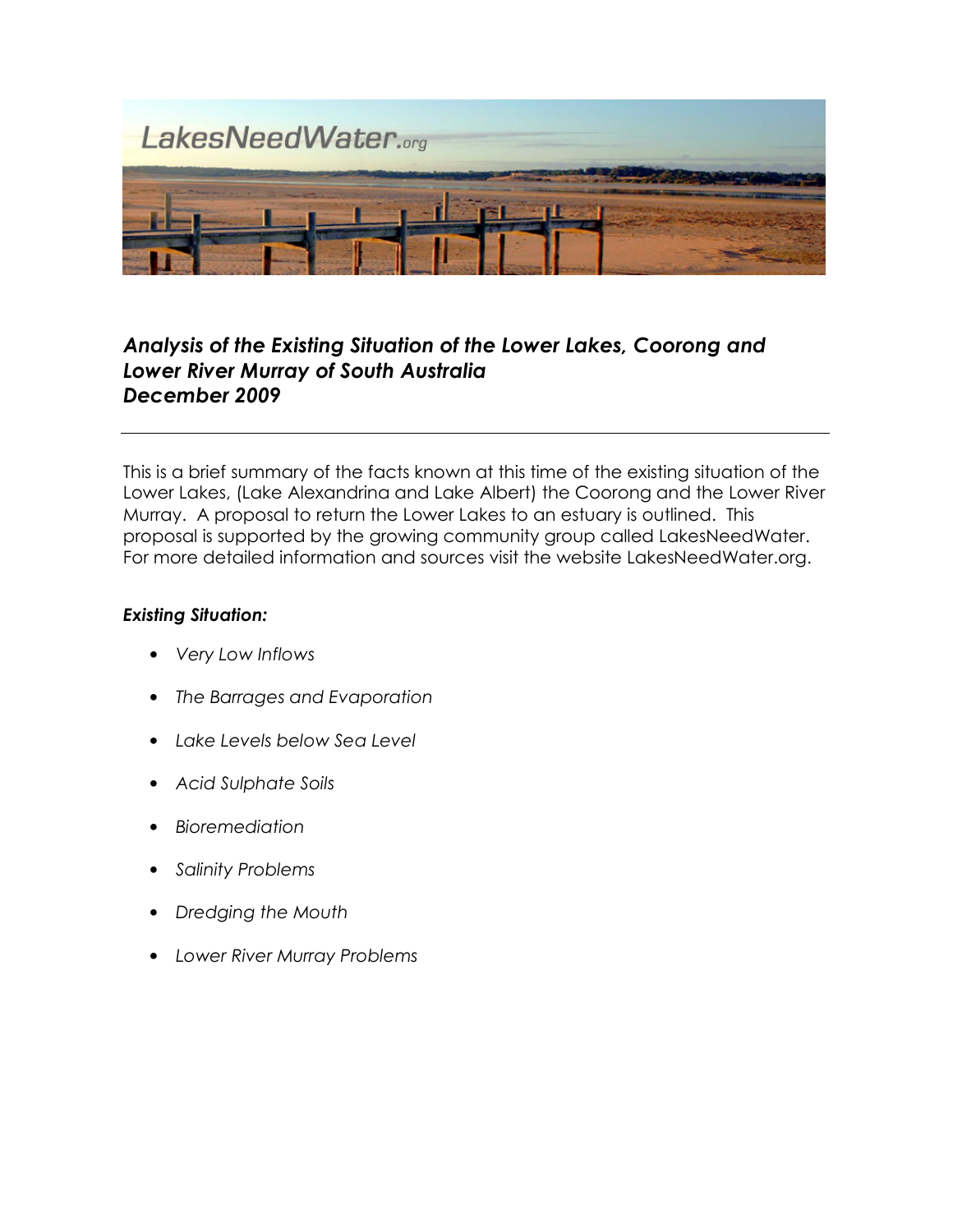## Very Low Inflows

• Since 2002 inflows to the River Murray have been about 4000GL per year, or less than half the long term median inflows. This is partly due to over-extraction upstream, and partly due to the most severe drought in recorded history. Global warming could result in a fall in runoff of up to 40% in the next 25 years.

### The Barrages and Evaporation

- The barrages (built 1940) have produced an unnatural, large, shallow fresh water storage which also allows high evaporation, estimated at 750-950 GL per annum.
- This water could be used to raise river levels upstream, thereby restoring the riverine environment, if the Lower lakes returned to an estuarine system by the opening of the barrage gates, and the building of a barrier at or near the junction of the river and the lake.

#### Lake Levels below Sea Level

- Presently –0.5m AHD for Lake Albert, and –0.82m AHD for Lake Alexandrina.
- Levels will continue to decline during the coming summer (2009-2010) and should reach 1.5m AHD in Lake Alexandrina.
- SA government promises of 150-170GL for Lake Alexandrina, will only raise the water level in Lake Alexandrina by about 25 cm. Contrast this with the 1.75 metre drop since before the drought.
- Lake Albert has already reached a critical acidification level (see below), and is to be allowed to drop to -1.0 metre before 35GL allocated will be pumped into it.

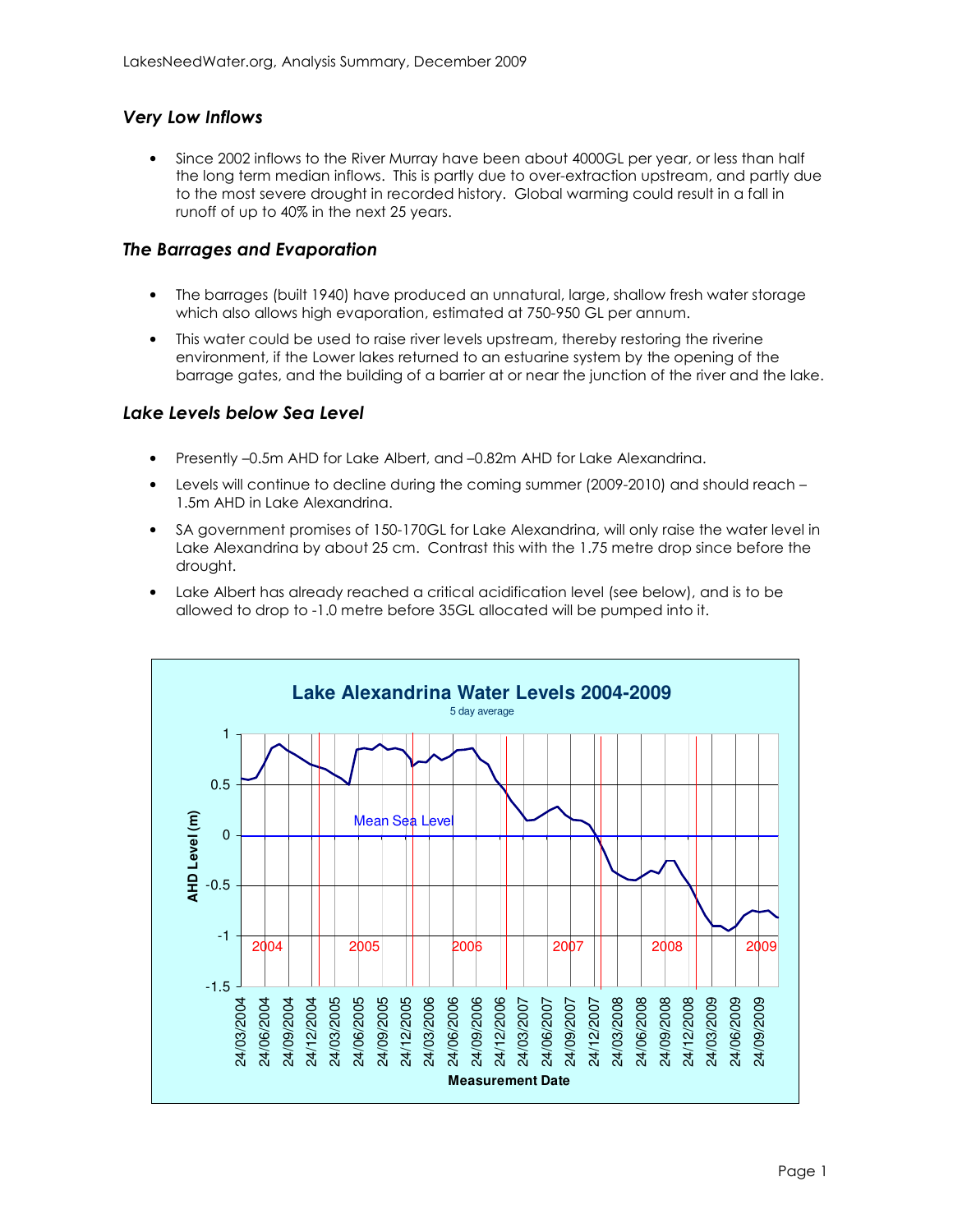# Acid Sulphate Soils

- Widespread acid sulphate soils have developed on the exposed Lake beds due to oxidation of sulphidic sediments previously covered by estuarine waters before the barrages were built.
- Currency Creek, the Finniss River, Loveday Bay, and other areas (photos 1 and 2) have been seriously affected, although the first two have been ameliorated by the Clayton and Currency Creek regulators.



Photo 1. Exposed Lake bed, northern Lake Alexandrina, November 2009



Photo 2: Close up of lake bed at left. Yellow crystals of indicate highly acidic soils

- Further declines in water levels will increase the acid production to such a level that it could overcome the natural alkalinity of the lake waters. This occurs when rainfall dissolves the acid which runs off into the main lake bodies, turning them acid. This would be even more disastrous for any living organisms in and around the Lakes.
- The seriousness of this risk is shown by the decision to recommence pumping of water from Lake Alexandrina to Lake Albert should the levels in the latter fall to –1.0m AHD.
- Presently estimated trigger points for this change (-0.5m AHD for Lake Albert, and –1.5m for Lake Alexandrina) are still being refined by further research, however, Lake Albert has already reached its trigger level, and Lake Alexandrina will probably reach it by the end of this summer.
- The SA Government has decided to allow the levels in Lake Albert to pass this trigger since there is presently not enough water to prevent it. Therefore fish kills in Lake Albert are expected, since no further "fish outs" are to be supported.
- The delay of the decision to build the weir at Pomanda until 2011, means that the two summers of 2010-12 will allow for even further declines in water level should the river inflows stay at these all time lows, since it would take about one year to build a weir. It is doubtful that the government of South Australia will have the means to purchase further environmental entitlements to maintain the Lake levels above trigger points, presuming they are available.
- Strong winds have at times caused dust storms from the exposed lake beds. Health problems have been attributed to the dust which comprises fine Aeolian sands and corrosive material.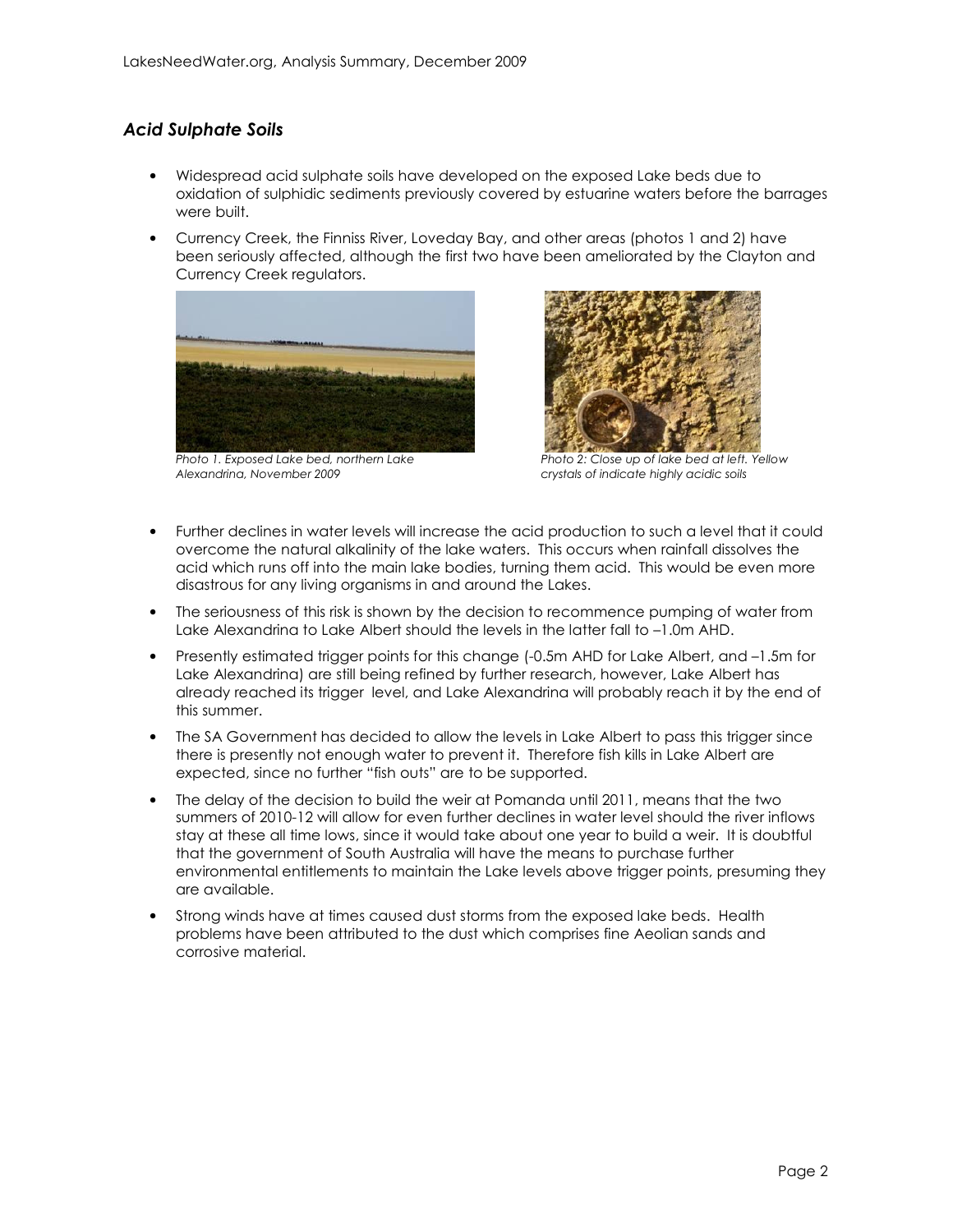# **Bioremediation**

- Trials by the government have been only partly successful, and these presently cover a small proportion of the exposed sediments (about one quarter, not including what will be exposed this summer).
- Pre-germinated seed incorporated in November 2009 are described as "successful". But this is yet to be proved effective in the longer term over the summer period. Seeding of the large number of highly acidic areas such as Loveday Bay will require vast amounts of limestone to be spread (thousands of tonnes), since the pH tolerances of the Pucinellia grass used is only around pH 5. Levels of pH <2 have been measured in Loveday Bay.
- Seeding and other bioremediation efforts have been concentrated around population centres where voters live or have large vineyards (eg Tolderol). There remain very large areas of exposed lake shores (see photos) which are already highly acidic, and for which no immediate bioremediation is planned. These have low population densities, but will still contribute to the acidification of the lakes.

### Salinity Problems

- Water salinities in the Lower Lakes have increased and the water cannot now be used for irrigation. Lake Albert is currently at 9,000 EC units and is expected to reach saltwater (55,000 EC units) by March 2010 at the latest, even with pumping of 35GL from Lake Alexandrina. Lake Alexandrina is currently at 7000 EC units and expected to double each year making it seawater by mid 2012 (assuming inputs are enough to maintain the current level only).
- Some irrigators can now access water from a new pipeline from Tailem Bend, but this could be under threat from saline lake water intrusion as the result of wind blown slugs which went past Tailem Bend last summer.
- Proposed "shandying" of lake water with seawater if trigger levels are exceeded will increase these problems, and could also lead to hypersalinity, especially in Lake Albert, since there would be no opportunity for refreshing from tidal exchange.
- There has been a marked impact on wildlife. Bird numbers are significantly lower and much of the fringing vegetation around the former lake boundaries is now dead, and the Ramsar Treaty obligations have been ignored.

# Dredging the Mouth

- The vastly reduced area of the former estuary after the barrages were built has led to build up of sand accretions inside the mouth from the flood tide delta.
- No outflow to the sea has meant that continuous dredging of the Murray Mouth has been necessary to keep it open and allow tidal flow to the northern end of the Coorong.

#### Lower River Murray Problems

- Slumping and cracking of river banks downstream of Lock 1 has resulted in evacuation orders for riverside homes and structural damage to the Swanport Bridge.
- Many wetlands below Lock One are at high risk of turning acidic.
- A new weir located near Wellington or Pomanda Island, would alleviate these problems for the region between Lock One, Blanchetown and Wellington.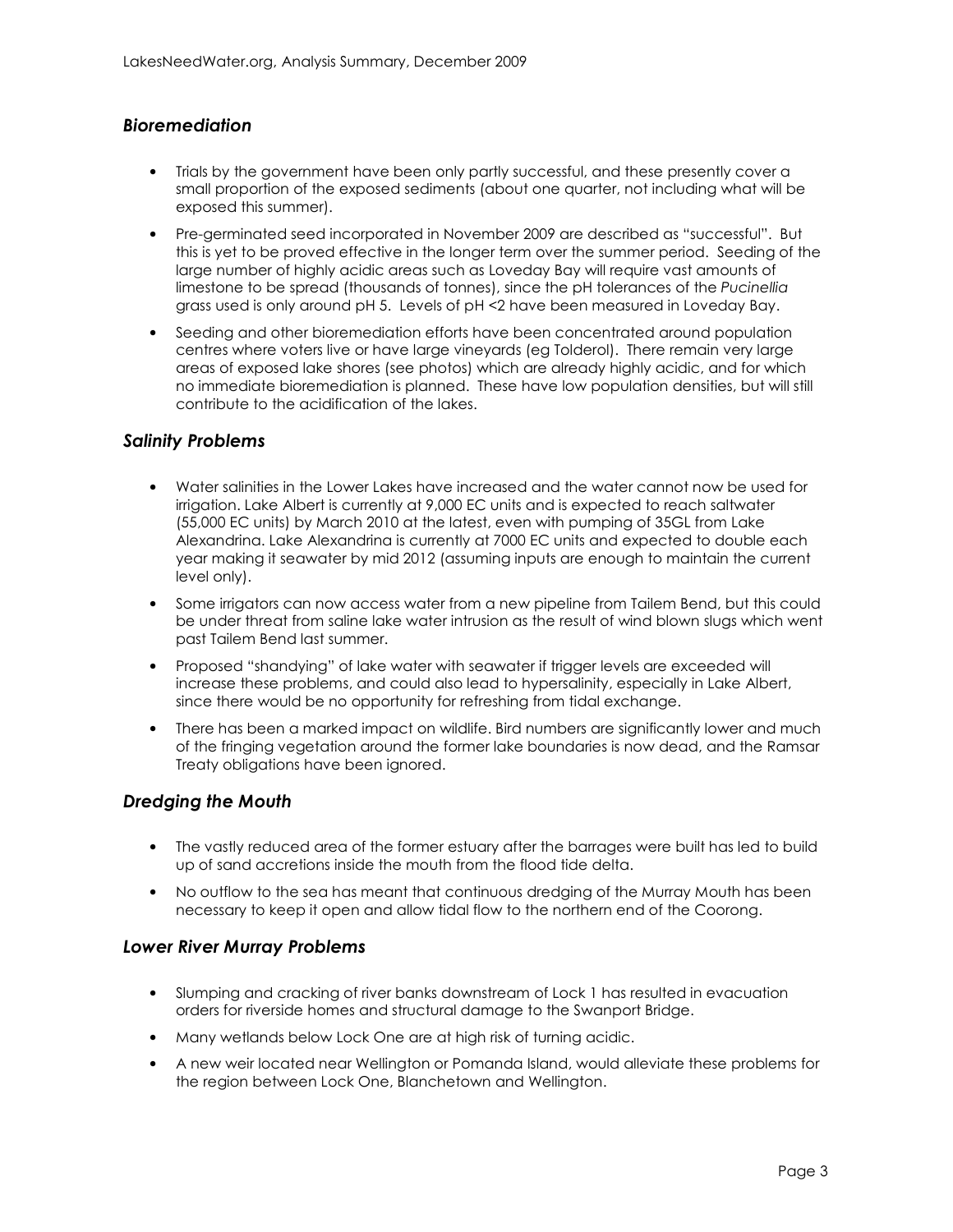# Proposal

Return the Lower Lakes to their estuarine condition and reconnect the Lower Lakes to the Coorong and the sea. Build a weir or lock near Wellington to prevent incursion of saline water into the river. Fresh water would flow over this structure when river flows are high enough and fish movement should be accounted for as well.

This idea has been met with much opposition and fear mongering about its supposed deleterious effects. This idea continues to be called 'last resort' or attempted as a 'temporary measure'. However, there has been no evidence published in the public realm to support claims made by government consultants and civil servants as to why this proposal could not work. The main objections could be overcome with engineering solutions. They are as follows:

#### Increase Tidal Circulation

• The development of hypersalinity would be prevented by tidally induced circulation in the lakes. The present low tidal signal at the barrages would be greatly increased up to that of the open ocean (1.5m spring tides) if the sand accretions inside the mouth (caused by the barrages) were cleared or channels dredged. This could also happen through natural scouring.

#### Modify Barrage Gates

- The barrage gates would need to be changed from their present configuration to a design which could be operated quickly to take advantage of heads of water on either side. The five barrages could be operated independently according to the patterns of seiching within the Lakes to allow water in or out.
- The change from the previous artificial fresh water system is only a reflection of the dynamism which is part of the natural system. The system would fluctuate back and forth according to the flows coming down the river, which may or may not increase in the foreseeable future. As in several other semi land locked marine systems around the Australian coast, such as the Gippsland Lakes.

#### Seawater Does Not Make Sulphidic Soils Worse

- The presence of seawater will not make the acid sulphate worse as some with vested interests have suggested, since the sulphidic soils will be covered with water. Acid sulphate will only worsen if the lake beds are exposed as they are now.
- There is no evidence that to allow seawater to cover already acidified sediments would cause mass precipitation of iron oxides. More likely is that seawater's considerable buffering capacity will help raise the pH.
- The local water tables used for irrigation will not be affected since they are deep and confined, and there is very little leakage from the overlying unconfined saline aquifers.

#### Estuaries Are Natural

- An estuarine system is more "natural" than the present artificial system caused by building the barrages. A new wetland based on rich species diversity adapted to estuarine conditions would develop, a far cry from the present paucity. The Ramsar Treaty obligations would be kept, since there is no requirement that any particular wetland should be fresh or marine.
- Species which can only endure fresh water would migrate to the refuges behind the regulators, or into the river.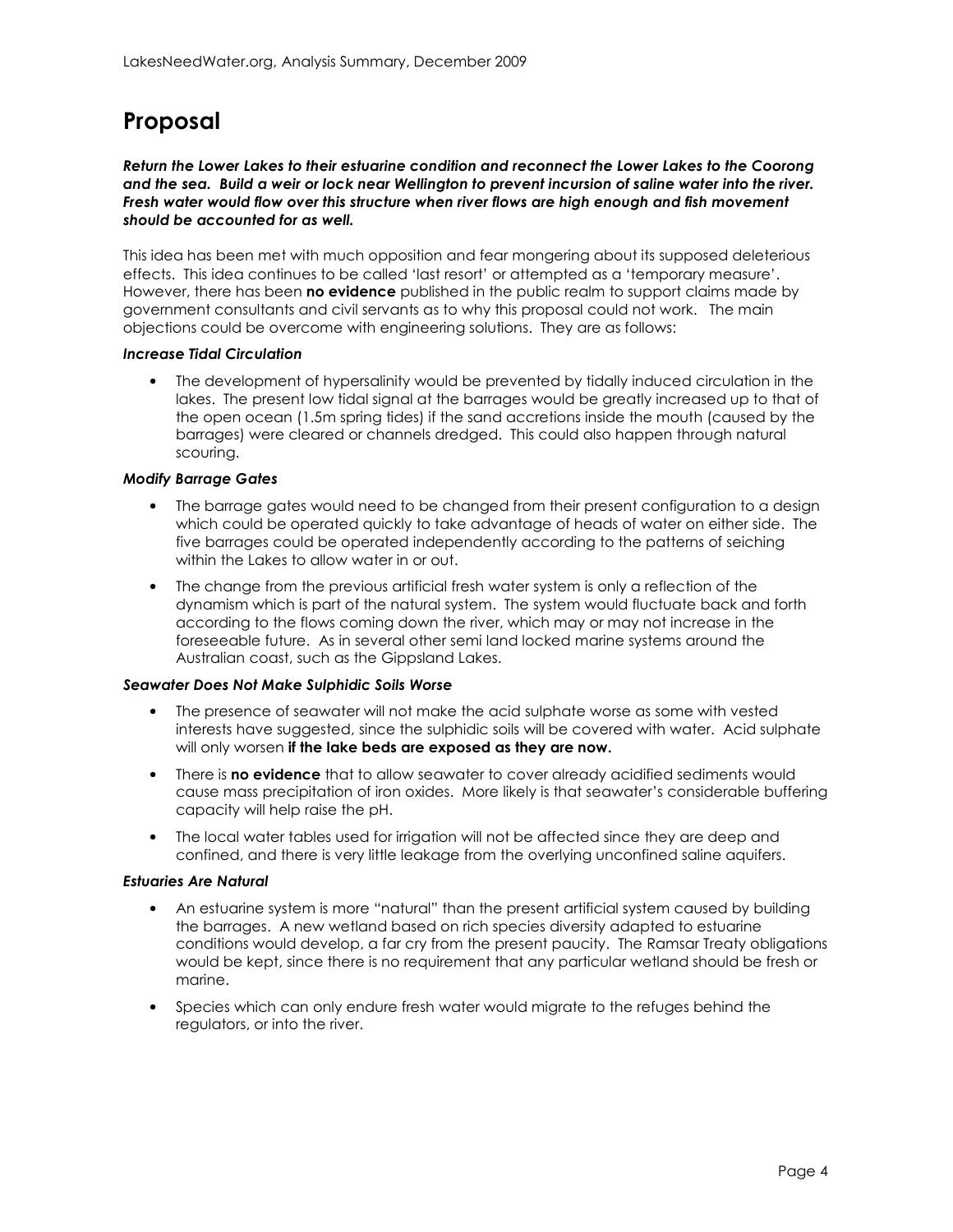# Conclusion

The State and Federal governments do not appear to understand the urgency of the situation which is looming over the next year. Trigger levels for the lakes turning acidic have been reached. There have been multiple occurrences of acid sulphate soils reaching the turning point as far back as May 2009 in Loveday Bay. We now see those acid 'triggers' being extended. We are also seeing deadlines for the Pomanda Weir being extended. Valuable time has been lost over the last two years with the insistence on a fresh water solution.

We have yet to see any plans or details as to how seawater would be incorporated into the Lower Lakes and yet we see the estuarine concept dismissed and discounted. We have seen no scientific evidence that returning the Lower Lakes back to their pre-barrage state of an estuary is impossible. In fact, some scientists support the concept.

If the concept of the Lower Lakes returning to their estuarine state was explored with open minds with our best scientists and engineers involved, we have no doubt that it would be possible to accomplish this environmental restoration.